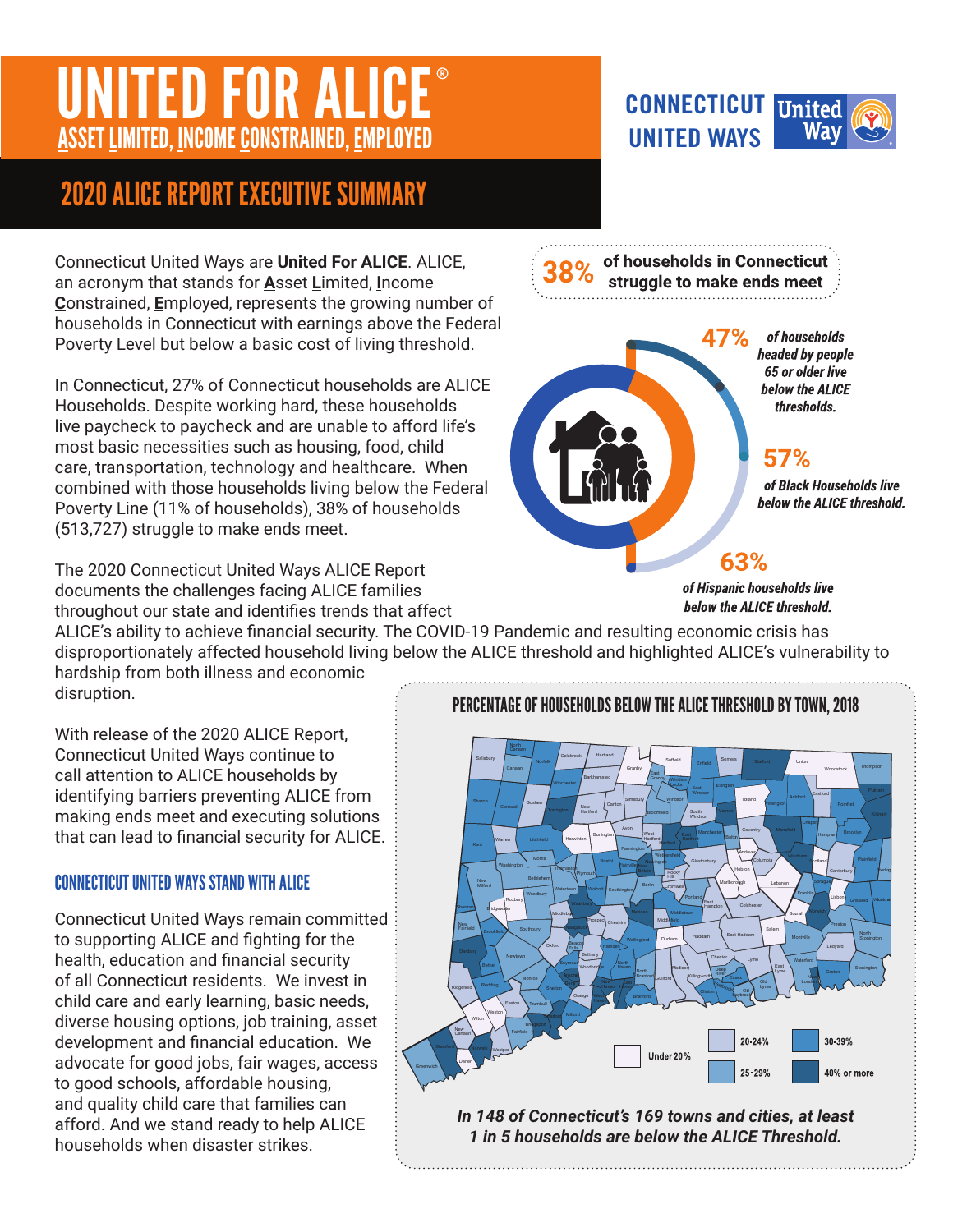### WE ALL KNOW ALICE

ALICE is our friend, neighbor, coworker and family member. ALICE cares for our children and aging parents, fixes our cars and works in our local grocery stores, retail stores, and restaurants. ALICE lives in every town and city in Connecticut. In fact, in Connecticut more than 357,000 households are ALICE households with income above the Federal Poverty Level but below the state's basic cost-of-living threshold as defined in the 2020 ALICE Report.

ALICE workers are retail workers, nursing assistants, childcare workers, home health aides, car mechanics, maintenance workers, teacher assistants– workers

essential to every community's success. We lean on ALICE for support; yet, many ALICE households are one emergency away from a financial crisis impacting their ability to feed their family, heat their home, maintain their housing, and ensure their medical care.

#### **Connecticut's Top Occupations by Employment and Wage, 2018**

| <b>Occupation</b>                           | <b>Number of</b><br><b>Jobs</b> | <b>Median</b><br><b>Hourly Wage</b> |
|---------------------------------------------|---------------------------------|-------------------------------------|
| Cashiers                                    | 45,940                          | \$11.49                             |
| <b>Retail Salespersons</b>                  | 44,710                          | \$12.57                             |
| <b>Registered Nurses</b>                    | 31,400                          | \$38.42                             |
| <b>Customer Service Representatives</b>     | 30,950                          | \$18.59                             |
| <b>General and Operations Managers</b>      | 30,330                          | \$63.13                             |
| <b>Administrative Assistants</b>            | 30,140                          | \$21.76                             |
| <b>Waiters and Waitresses</b>               | 29,660                          | \$10.57                             |
| Janitors and Cleaners                       | 29,290                          | \$14.64                             |
| <b>Office Clerks</b>                        | 28,420                          | \$17.65                             |
| <b>Food Preparation and Service Workers</b> | 28,120                          | \$11.63                             |

### **52% OF WORKERS IN CONNECTICUT ARE PAID HOURLY**

### TRENDS IMPACTING ALICE HOUSEHOLDS

The 2020 ALICE Report digs deeper into trends that affect ALICE in the workplace and impacts ALICE's ability to save, to build assets and achieve financial security.

**Racial and ethnic disparities in hardship are growing.** Black and Hispanic households have a disproportionately high percentage of families below the ALICE Threshold

- 57% of Black households and 63% of Hispanic Households in Connecticut live below the ALICE Threshold.
- Even when controlling for age, gender, education, and region, nationally Black workers are paid 16% less than white workers.

#### **Many jobs will require more technology skills.**

• A key to financial security for ALICE workers is more access to upskilling, online training, and work-based training opportunities, consistent with the direction Governor's Workforce Council is taking.

#### **Worker vulnerability is increasing while wages stagnate in ALICE jobs.**

- 52% of workers in Connecticut are paid hourly. These workers are more likely to have fluctuations in income, with frequent schedule changes and variation in the number of hours available for work each week/month.
- Hourly workers, in particular on-demand and contingent workers are less likely to receive benefits, such as health insurance, paid time off, family leave, or retirement benefits.

#### **Asset limited is a defining characteristic of ALICE.**

• More than one-third of Connecticut households are without any financial cushion and do not have enough income to cover current and unexpected expenses. This vulnerability means that an unforeseen emergency (illness, car/home repairs, etc.) or a change in income can send an ALICE household spiraling into poverty.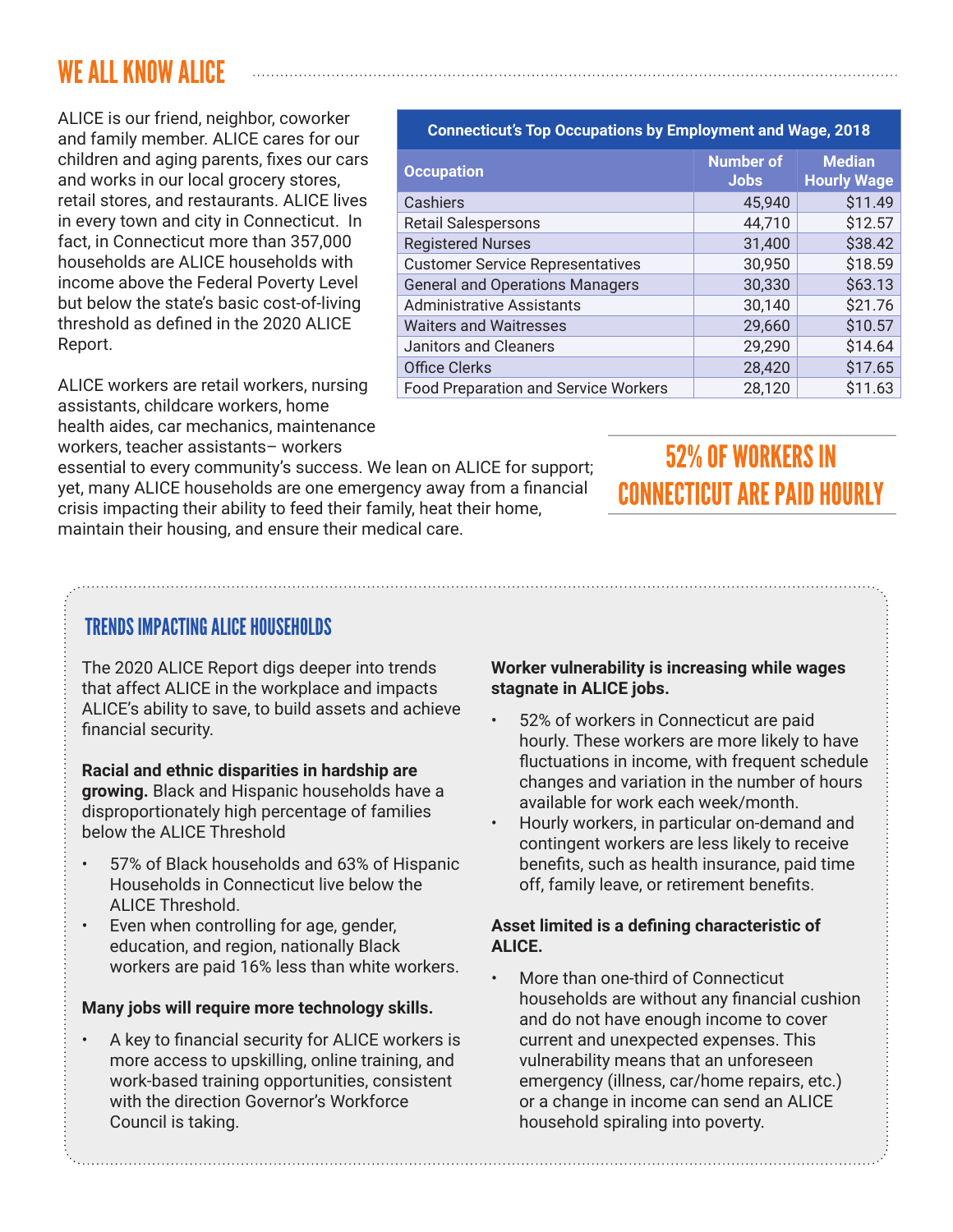## WHY SO MANY WORKING FAMILIES IN CONNECTICIIT STRIIGGLE FINANCIALLY...

#### **WHAT CONNECTICUT WORKERS EARN**

Connecticut wages are among the highest in the country with 55% of jobs paying \$20 or more. However, wages have not kept pace with the cost of living and many Connecticut workers earn less than what is needed to get by.

#### **CONNECTICUT'S COST OF LIVING**

The cost of living continues to increase faster than many workers' wages, leaving ALICE households with many tough financial choices.

A single adult requires a full-time job earning \$14.45 per hour, a single adult 65 years of age or older requires an income of \$15.88 per hour and a family of four needs full-time work with an hourly wage of \$45.33 to afford just the basics in Connecticut.

### **WHAT IS THE HOUSEHOLD SURVIVAL BUDGET?**

The Household Survival Budget reflects the minimum cost option for six basic necessities – Housing, Child Care, Food, Transportation, Technology (the cost of a smartphone) and Health Care. This barebones monthly budget covers the essentials plus taxes and a 10% miscellaneous contingency. It is a conservative estimate of the monthly costs to get by, and does not account for savings or emergency expenses.

The updated Household Survival Budget increased to \$90,660 for a family of four in Connecticut. Connecticut's high cost of living is a big part of the ALICE story, especially the cost of housing and child care.

| <b>Household Survival Budget in Connecticut</b> |                     |                   |               |
|-------------------------------------------------|---------------------|-------------------|---------------|
| <b>Monthly Costs</b>                            | <b>Single Adult</b> | <b>One Senior</b> | <b>Family</b> |
| Housing                                         | \$883               | \$883             | \$1,310       |
| <b>Child Care</b>                               |                     |                   | \$1,857       |
| Food                                            | \$309               | \$263             | \$936         |
| Transportation                                  | \$357               | \$311             | \$826         |
| <b>Health Care</b>                              | \$222               | \$519             | \$742         |
| Technology                                      | \$55                | \$55              | \$75          |
| Miscellaneous                                   | \$219               | \$241             | \$687         |
| <b>Taxes</b>                                    | \$364               | \$374             | \$1,122       |
| <b>Monthly Total</b>                            | \$2,409             | \$2,646           | \$7,555       |
| <b>Annual Total</b>                             | \$28,908            | \$31,752          | \$90,660      |
| <b>Hourly Wage</b>                              | \$14.45             | \$15.88           | \$45.33       |





#### **WHAT CHOICES WOULD YOU MAKE?**

ALICE makes tough choices every day. Put yourself in the shoes of a typical ALICE household. Follow this link: [www.makingtoughchoices.org](http://www.makingtoughchoices.org) to experience the tough choices that ALICE households face daily.

## CHILD CARE AND HOUSING ACCOUNT FOR 42% OF MOST ALICE FAMILIES' HOUSEHOLD BUDGET

### NUMBER OF JOBS BY HOURLY WAGE, CONNECTICUT 2018

*\*A family of four is two adults, one toddler and one infant.*